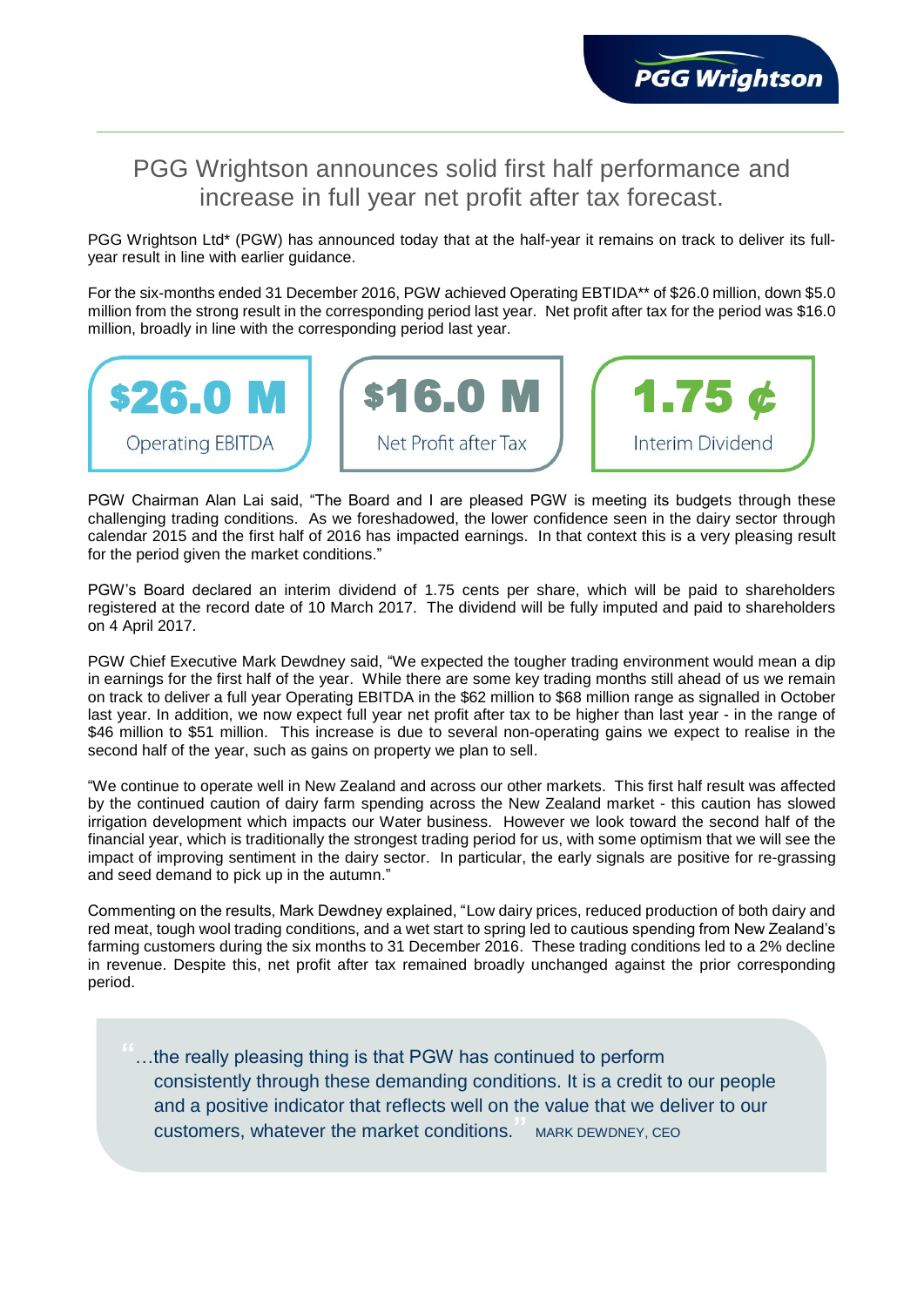

"We benefit from our diversified business portfolio. This half year our Water and Wool businesses had softer earnings versus the corresponding period last year. Our New Zealand Seeds business was also back slightly, but our other business units all performed at or better than the previous corresponding period.

"Retail increased Operating EBITDA by \$2.0 million compared to the previous year. Margins also showed an increase year-on-year. Despite some challenges with weather and competitor activity all three business areas: Rural Supplies, Fruitfed and Agritrade contributed to the strong Retail result.

"Our Livestock business maintained last year's Operating EBITDA for the first half despite tallies for all stock and sales channels being down 1% on last year. This drop in activity is in line with the year-on-year drop in national lamb and mutton kill.

"Seed and Grain's Operating EBITDA was back on the same period last year by \$1.7 million. While the South American business had a promising start to the year and the Australian business delivered a steady performance for the first six months, this was offset by a number of factors in the New Zealand market, including a more cautious spend from our dairy and dairy-related clients.

"Our continued focus on cash flow means our balance sheet remains strong, with lower levels of working capital and lower net interest bearing debt of \$156.2m compared with our net interest bearing debt at December 2015 of \$167.4m."

Looking ahead, Mark Dewdney said, "PGW is maintaining its 2017 full year Operating EBITDA guidance. Overall, confidence in commodity markets is generally higher compared with recent years. As referenced earlier, dairy prices have staged a welcome recovery over the last five months. Beef prices show some signs of stabilising at good levels – down on the peaks of 2014 and 2015, admittedly, but still good by historic standards. Sheep meat prices also seem to be stabilising. Horticulture continues to go from strength to strength – as recently as December the Ministry for Primary Industries forecast that horticulture will maintain around 5% export revenue growth per annum into the foreseeable future. We are also seeing encouraging signs of recovery in Uruguay as they look to put the floods of 2016 behind them.

"On the other side of the ledger, international wool prices have fallen approximately 50% over the past six months, with the consequence that we are seeing a reduction in bales sold.

"Overall, we expect trading conditions will improve for us for the remainder of this financial year. The really pleasing thing is that PGW has continued to perform consistently through the demanding conditions. It is a credit to our people and a positive indicator that reflects well on the value that we deliver to our customers, whatever the market conditions. It's been a while since we've felt the wind at our backs, and the early indications for our 2018 financial year are looking encouraging. Our 2016 earnings were outstanding – I'm confident that 2018 can be even better."

**Further information:** Mark Dewdney Chief Executive Officer 027 248 3151

> \*All references to PGG Wrightson Limited or the Group refer to the Company, its subsidiaries and interests in associates and jointly controlled entities.

## \*\***Disclosure Statement: Non-GAAP profit reporting measures:**

PGW's standard profit measure prepared under New Zealand GAAP is "Net profit after tax". PGW has used non-GAAP profit *measures when discussing financial performance in this document. The directors and management believe that these measures provide useful information as they are used internally to evaluate performance of business units, to establish operational goals and to allocate resources. They also represent some of the performance measures required by PGW's debt providers. For a more comprehensive discussion on the use of non-GAAP profit measures, please refer to the policy "Non-GAAP Accounting Information" available on our website [\(www.pggwrightson.co.nz\)](http://www.pggwrightson.co.nz/).*

*Non-GAAP profit measures are not prepared in accordance with NZ IFRS and are not uniformly defined, therefore the non-GAAP profit measures reported in this document may not be comparable with those that other companies report and should not be viewed in isolation or considered as a substitute for measures reported by PGW in accordance with NZ IFRS.*